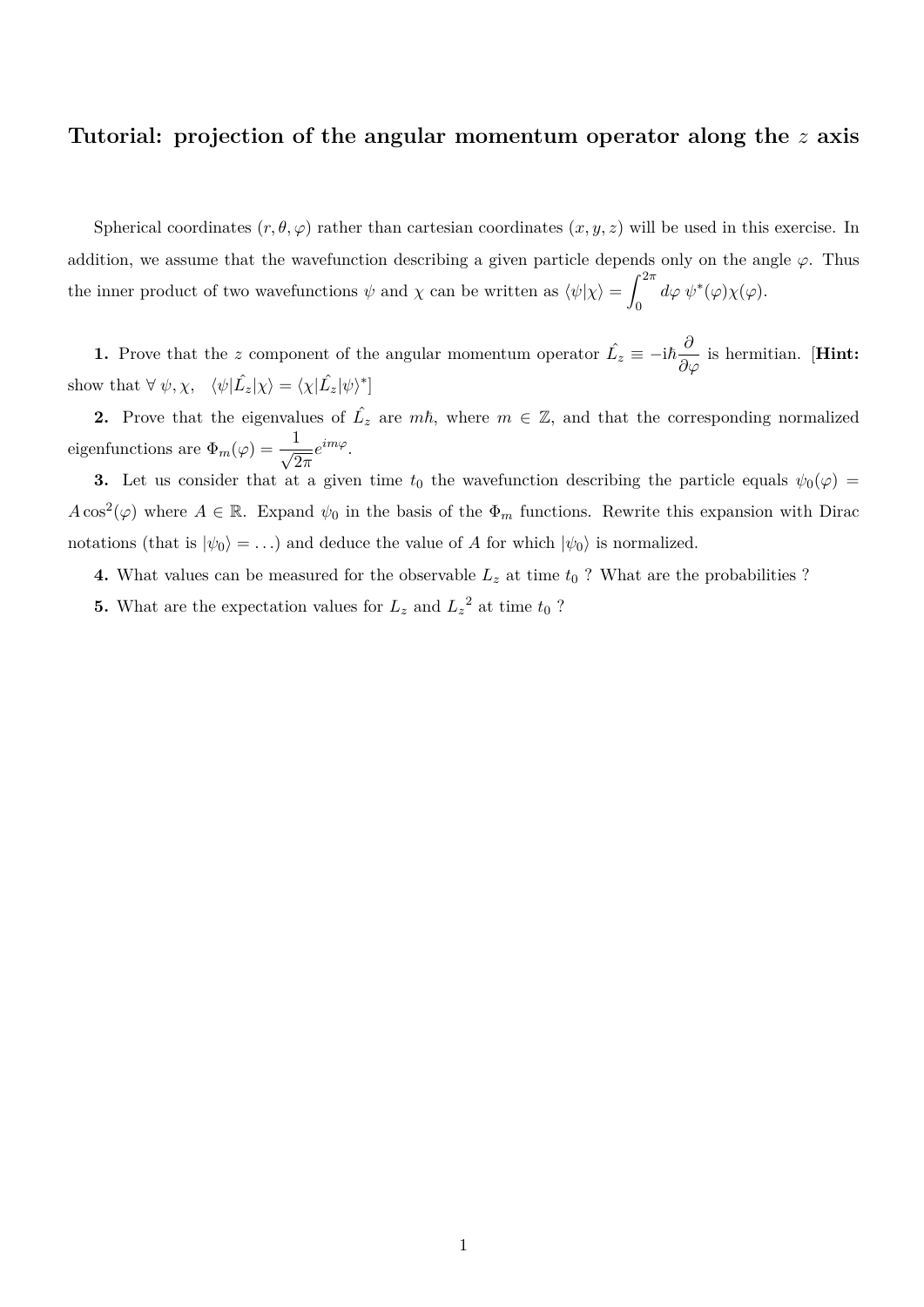Example 3:

\n
$$
\int_{\frac{\pi}{2}}^{\frac{\pi}{2}} \rho_{\text{total}} \, d\mathbf{r}
$$
\n
$$
1. \quad \forall \psi, \chi \quad \langle \psi | \hat{f}_{\mathbf{z}} | \chi \rangle = \int_{0}^{2\pi} d\mathbf{r} \, d\mathbf{r} \langle \psi \rangle \, (d\mathbf{r}) = \int_{0}^{2\pi} d\mathbf{r} \, d\mathbf{r} \langle \psi \rangle \, (d\mathbf{r}) = \int_{0}^{2\pi} d\mathbf{r} \, d\mathbf{r} \langle \psi \rangle \, (d\mathbf{r})
$$
\n
$$
= -i \frac{\hbar}{6} \int_{0}^{2\pi} d\mathbf{r} \, d\mathbf{r} \langle \psi \rangle \, (d\mathbf{r})
$$
\n
$$
= -i \frac{\hbar}{6} \int_{0}^{2\pi} d\mathbf{r} \, d\mathbf{r} \langle \psi \rangle \, (d\mathbf{r})
$$
\n
$$
\int_{0}^{2\pi} d\mathbf{r} \, d\mathbf{r} \langle \psi \rangle \, (d\mathbf{r})
$$
\n
$$
\Rightarrow \int_{0}^{2\pi} (d\mathbf{r}) \, d\mathbf{r} \langle \psi \rangle \, (d\mathbf{r})
$$
\n
$$
\Rightarrow \int_{0}^{2\pi} (d\mathbf{r}) \, d\mathbf{r} \langle \psi \rangle \, (d\mathbf{r})
$$
\n
$$
\Rightarrow \int_{0}^{2\pi} (d\mathbf{r}) \, d\mathbf{r} \langle \psi \rangle \, (d\mathbf{r})
$$
\n
$$
\Rightarrow \int_{0}^{2\pi} (d\mathbf{r}) \, d\mathbf{r} \langle \psi \rangle \, (d\mathbf{r})
$$
\n
$$
\Rightarrow \int_{0}^{2\pi} (d\mathbf{r}) \, d\mathbf{r} \langle \psi \rangle \, (d\mathbf{r})
$$
\n
$$
\Rightarrow \int_{0}^{2\pi} (d\mathbf{r}) \, d\mathbf{r} \langle \psi \rangle \, (d\mathbf{r})
$$
\n
$$
\Rightarrow \int_{0}^{2\pi} (d\mathbf{r}) \, d\mathbf{r} \langle \psi \
$$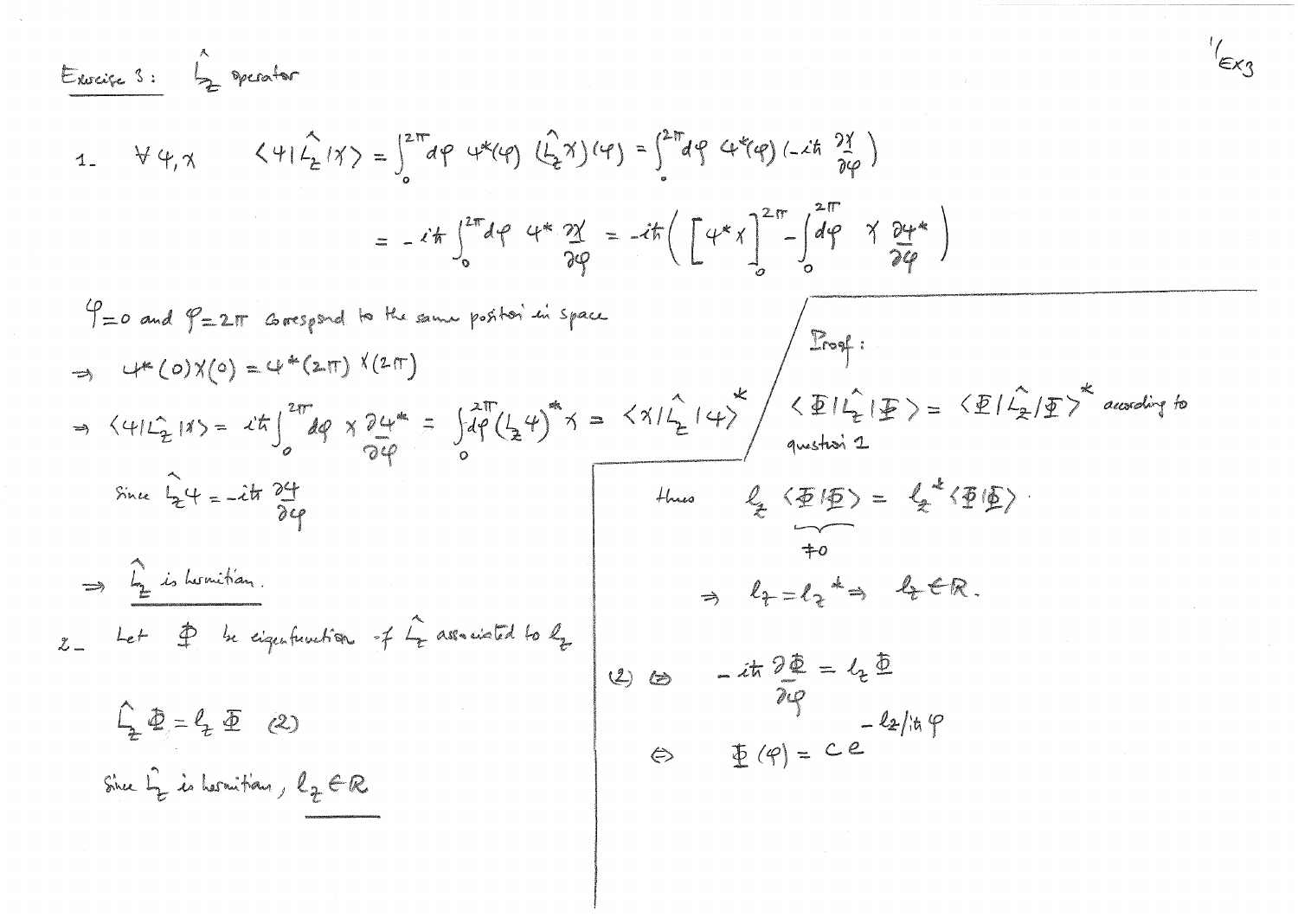$$
\begin{array}{lll}\n\mathcal{L}(\varphi_{\mu\sigma}) &= \mathbb{E}(\varphi_{\mu\pi\sigma}) &= \mathbb{E}(\varphi_{\mu\pi\pi}) &= \mathbb{E}(\varphi_{\mu\pi\pi}) &= \mathbb{E}(\varphi_{\mu\pi\pi}) &= \mathbb{E}(\varphi_{\mu\pi\pi}) &= \mathbb{E}(\varphi_{\mu\pi\pi}) &= \mathbb{E}(\varphi_{\mu\pi\pi}) &= \mathbb{E}(\varphi_{\mu\pi\pi}) &= \mathbb{E}(\varphi_{\mu\pi\pi}) &= \mathbb{E}(\varphi_{\mu\pi\pi}) &= \mathbb{E}(\varphi_{\mu\pi\pi}) &= \mathbb{E}(\varphi_{\mu\pi\pi}) &= \mathbb{E}(\varphi_{\mu\pi\pi}) &= \mathbb{E}(\varphi_{\mu\pi\pi}) &= \mathbb{E}(\varphi_{\mu\pi\pi}) &= \mathbb{E}(\varphi_{\mu\pi\pi}) &= \mathbb{E}(\varphi_{\mu\pi\pi}) &= \mathbb{E}(\varphi_{\mu\pi\pi}) &= \mathbb{E}(\varphi_{\mu\pi\pi}) &= \mathbb{E}(\varphi_{\mu\pi\pi}) &= \mathbb{E}(\varphi_{\mu\pi\pi}) &= \mathbb{E}(\varphi_{\mu\pi\pi}) &= \mathbb{E}(\varphi_{\mu\pi\pi}) &= \mathbb{E}(\varphi_{\mu\pi\pi}) &= \mathbb{E}(\varphi_{\mu\pi\pi}) &= \mathbb{E}(\varphi_{\mu\pi\pi}) &= \mathbb{E}(\varphi_{\mu\pi\pi}) &= \mathbb{E}(\varphi_{\mu\pi\pi}) &= \mathbb{E}(\varphi_{\mu\pi\pi}) &= \mathbb{E}(\varphi_{\mu\pi\pi}) &= \mathbb{E}(\varphi_{\mu\pi\pi}) &= \mathbb{E}(\varphi_{\mu\pi\pi}) &= \mathbb{E}(\varphi_{\mu\pi\pi}) &= \mathbb{E}(\varphi_{\mu\pi\pi}) &= \mathbb{E}(\varphi_{\mu\pi\pi}) &
$$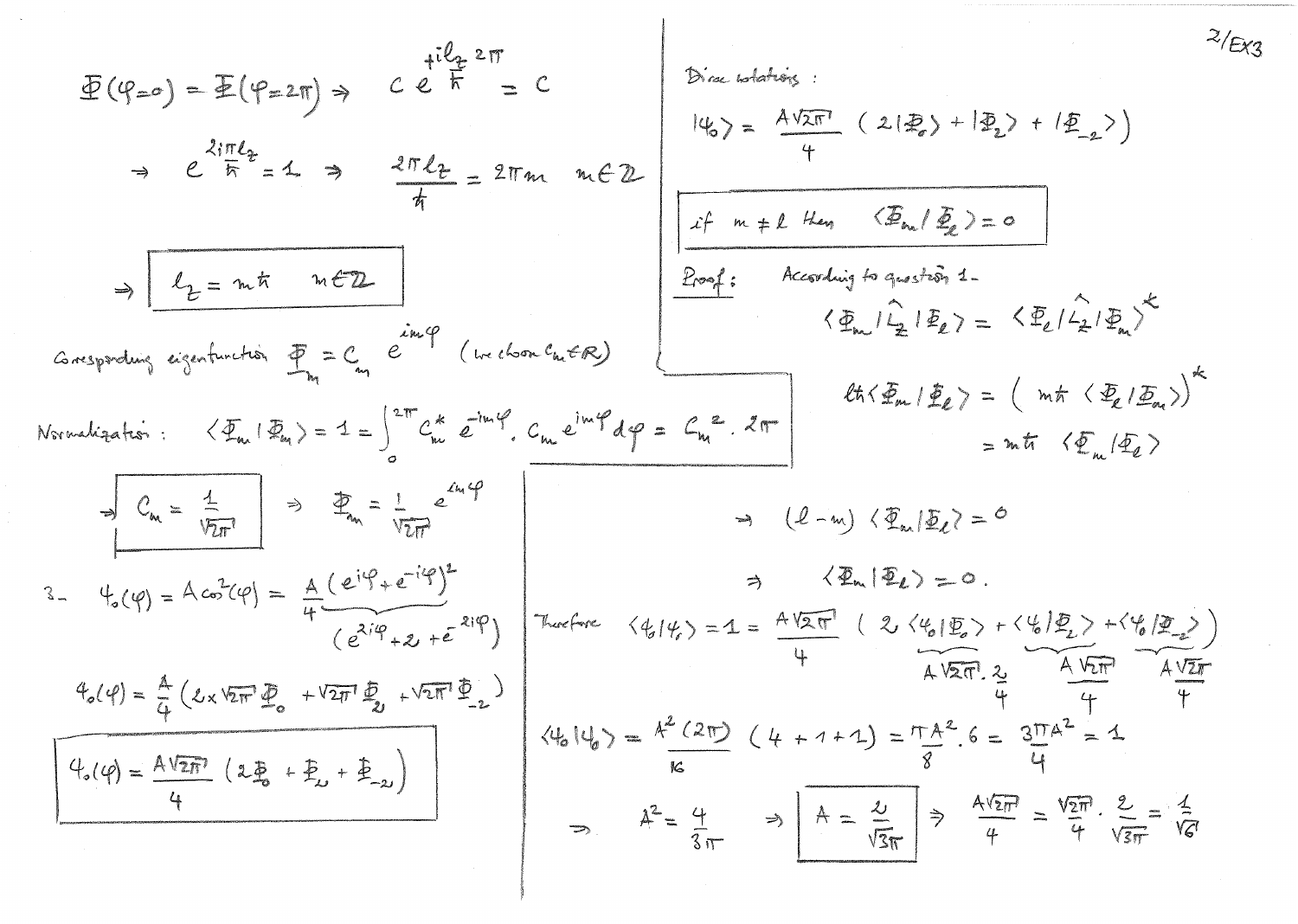Thus 
$$
1\frac{1}{6} = \frac{1}{\sqrt{6}}
$$
  $(21\frac{1}{2} + 1\frac{1}{2}) + 1\frac{1}{2} - 2$ )  
\n $4\pi$   
\n0 can be named with probability  $1 \langle \frac{1}{2} |4\rangle|^2 = \frac{4}{6} = \frac{2}{3}$   
\n+2th  
\n $1 \langle \frac{1}{2} |4\rangle|^2 = \frac{1}{6}$   
\n $-\frac{2\pi}{6}$   
\n $-\frac{2\pi}{6}$   
\n $-\frac{2\pi}{6}$   
\n $-\frac{2\pi}{6}$   
\n $-\frac{2\pi}{6} \langle 4, 1 \rangle^2 = \frac{1}{6}$   
\n $-\frac{2\pi}{6} \langle 4, 1 \rangle^2 = \frac{1}{6}$   
\n $-\frac{2\pi}{6} \langle 4, 1 \rangle^2 = \frac{1}{6}$   
\n $-\frac{2\pi}{6} \langle 4, 1 \rangle^2 = \frac{1}{6}$   
\n $-\frac{1}{6} \langle 4, 1 \rangle^2 = \frac{1}{2} \langle 4, 1 \rangle^2 = \frac{1}{2} \langle 4, 1 \rangle^2 = \frac{1}{2} \langle 4, 1 \rangle^2 = \frac{1}{2} \langle 4, 1 \rangle^2 = \frac{1}{2} \langle 4, 1 \rangle^2 = \frac{1}{2} \langle 4, 1 \rangle^2 = \frac{1}{2} \langle 4, 1 \rangle^2 = \frac{1}{2} \langle 4, 1 \rangle^2 = \frac{1}{2} \langle 4, 1 \rangle^2 = \frac{1}{2} \langle 4, 1 \rangle^2 = \frac{1}{2} \langle 4, 1 \rangle^2 = \frac{1}{2} \langle 4, 1 \rangle^2 = \frac{1}{2} \langle 4, 1 \rangle^2 = \frac{1}{2} \langle 4, 1 \rangle^2 = \frac{1}{2} \langle 4, 1 \rangle^2 = \frac{1}{2} \langle 4, 1 \rangle^2 = \frac{1}{2} \langle 4, 1 \rangle^2 = \frac{1}{2} \langle 4, 1 \rangle^2 = \frac{1}{2} \langle 4, 1 \rangle^2 = \frac{1}{2}$ 

At time to the graphm state 
$$
|H_{e}\rangle
$$
  
\n $Imh =$  which in the family  $\{|u_{i}\rangle$   
\n $|q_{0}\rangle = \sum_{i} C_{i} |u_{i}\rangle$  where  $\hat{A} |u_{i}\rangle = a_{i} |u_{i}\rangle$  and  
\n $\langle\psi_{j}|\psi_{j}\rangle = 1$ . The expectation value of  $\hat{A}$  for the state  $|\psi_{j}\rangle$   
\n $sinh \sim \frac{1}{4} \pi e^{i\phi} \frac{1}{2} \pi i \frac{1}{2} \pi i \frac{1}{2} \pi i \frac{1}{2} \pi i \frac{1}{2} \pi i \frac{1}{2} \pi i \frac{1}{2} \pi i \frac{1}{2} \pi i \frac{1}{2} \pi i \frac{1}{2} \pi i \frac{1}{2} \pi i \frac{1}{2} \pi i \frac{1}{2} \pi i \frac{1}{2} \pi i \frac{1}{2} \pi i \frac{1}{2} \pi i \frac{1}{2} \pi i \frac{1}{2} \pi i \frac{1}{2} \pi i \frac{1}{2} \pi i \frac{1}{2} \pi i \frac{1}{2} \pi i \frac{1}{2} \pi i \frac{1}{2} \pi i \frac{1}{2} \pi i \frac{1}{2} \pi i \frac{1}{2} \pi i \frac{1}{2} \pi i \frac{1}{2} \pi i \frac{1}{2} \pi i \frac{1}{2} \pi i \frac{1}{2} \pi i \frac{1}{2} \pi i \frac{1}{2} \pi i \frac{1}{2} \pi i \frac{1}{2} \pi i \frac{1}{2} \pi i \frac{1}{2} \pi i \frac{1}{2} \pi i \frac{1}{2} \pi i \frac{1}{2} \pi i \frac{1}{2} \pi i \frac{1}{2} \pi i \frac{1}{2} \pi i \frac{1}{2} \pi i \frac{1}{2} \pi i \frac{1}{2} \pi i \frac{1}{2} \pi i \frac{1}{2} \pi i \frac{1}{2} \pi i \frac{1}{2} \pi i \frac{1}{2} \pi i \frac{1}{2} \pi i \frac{1}{2} \pi i \frac{1}{2} \pi i \frac{1}{2} \pi i \frac{1}{2} \pi i \frac{1}{2} \pi i \frac$